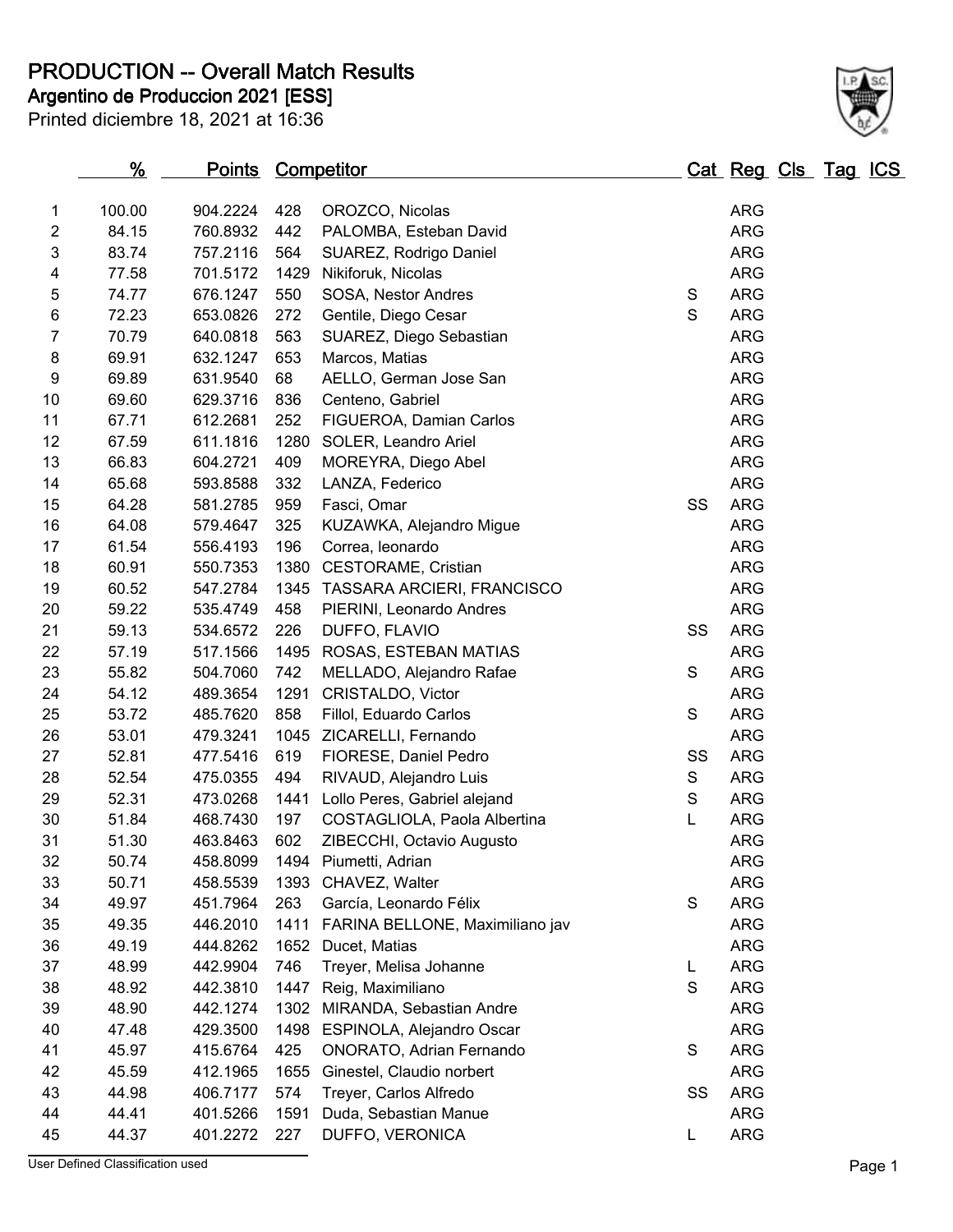**PRODUCTION -- Overall Match Results**

**Argentino de Produccion 2021 [ESS]**

|    | <u>%</u> | <u>Points</u> |      | <b>Competitor</b>              |    | <u>Cat Reg Cls Tag ICS</u> |  |
|----|----------|---------------|------|--------------------------------|----|----------------------------|--|
|    |          |               |      |                                |    |                            |  |
| 46 | 44.33    | 400.8502      |      | 1424 Orellana, Leonardo Julio  |    | <b>ARG</b>                 |  |
| 47 | 44.31    | 400.6452      | 741  | MERCHED, miguel angel          |    | <b>ARG</b>                 |  |
| 48 | 43.82    | 396.2198      | 237  | Fanlo, Christian               |    | <b>ARG</b>                 |  |
| 49 | 43.38    | 392.2889      | 1660 | ROMANO, RICARDO                |    | <b>ARG</b>                 |  |
| 50 | 41.71    | 377.1290      | 755  | <b>ESPERANTE, Ruben Manuel</b> | SS | <b>ARG</b>                 |  |
| 51 | 41.66    | 376.6934      | 1289 | VILLA, Pablo Horacio           | S  | <b>ARG</b>                 |  |
| 52 | 40.86    | 369.4652      | 1657 | patrani, ian                   |    | <b>ARG</b>                 |  |
| 53 | 39.41    | 356.3282      |      | 1415 SOL, HERNAN gabriel       |    | <b>ARG</b>                 |  |
| 54 | 38.22    | 345.5777      |      | 1541 LIZARDO, DANIEL OSCAR     | SS | <b>ARG</b>                 |  |
| 55 | 33.79    | 305.5675      |      | 1056 LARRARTE, Carlos Alfredo  | S  | <b>ARG</b>                 |  |
| 56 | 33.28    | 300.9404      |      | 1653 DEMAIO, ROLANDO FABIO     | S  | <b>ARG</b>                 |  |
| 57 | 33.28    | 300.9393      | 1600 | Caranchi, Eduardo              | SS | <b>ARG</b>                 |  |
| 58 | 29.43    | 266.1229      | 1413 | MEIJIDE, FABIAN JAVIER         |    | <b>ARG</b>                 |  |
| 59 | 29.29    | 264.8369      | 1410 | SOL, Aylen                     | J  | <b>ARG</b>                 |  |
| 60 | 29.26    | 264.6057      | 133  | BODEGA SILVA, Jose Luis        | SS | <b>ARG</b>                 |  |
| 61 | 29.19    | 263.9410      | 1661 | MANTILLAN, DIEGO               |    | <b>ARG</b>                 |  |
| 62 | 25.56    | 231.1405      | 1659 | DE LOS SANTOS, Claudio Gabriel |    | <b>ARG</b>                 |  |
| 63 | 25.10    | 226.9785      |      | 1423 PEREZ, Yamila             | L  | <b>ARG</b>                 |  |
| 64 | 22.85    | 206.6384      |      | 1658 HIRIBURU, Lucio Daniel    | J  | <b>ARG</b>                 |  |

Printed diciembre 18, 2021 at 16:36

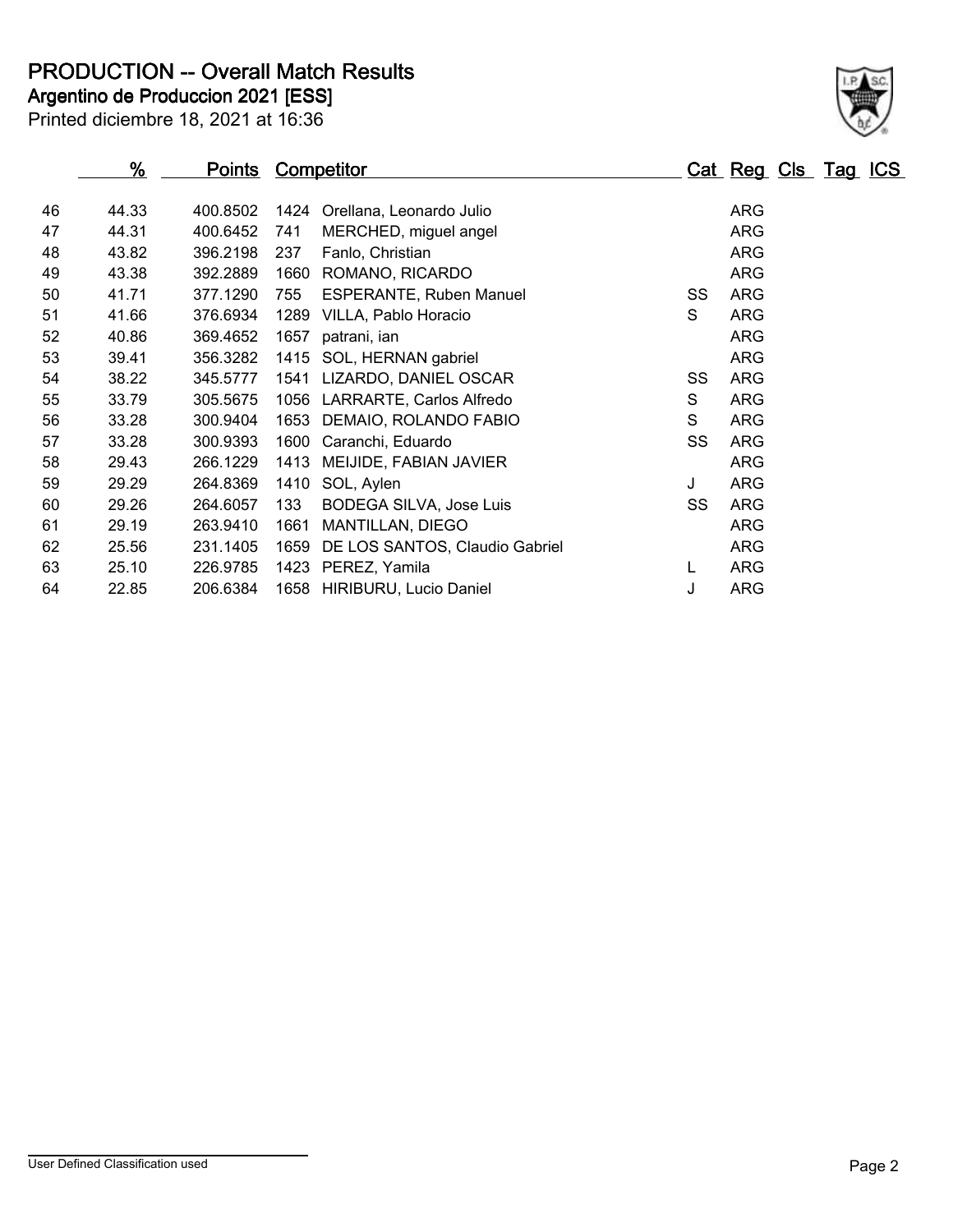**PRODUCTION OPTICS -- Overall Match Results**

**Argentino de Produccion 2021 [ESS]**

| Printed diciembre 18, 2021 at 16:36 |  |  |
|-------------------------------------|--|--|
|-------------------------------------|--|--|

## **% Points Competitor Cat Reg Cls Tag ICS** 1 100.00 831.1672 38 Zoppi, Daniel S ARG 2 97.56 810.9125 322 Judez Rivas, Juan Cruz<br>3 97.03 806.5127 571 Tondini Claudio 3 97.03 806.5127 571 Tondini, Claudio S ARG 4 94.29 783.7075 403 Montanari, Pablo ARG 5 90.05 748.4927 71 ALBA, Gabriel Fernand ARG 6 81.54 677.7015 767 RABAGO, Hugo Alberto ARG 7 68.33 567.9352 120 BELACHUR, Nestor Oscar ARG 8 61.09 507.7882 556 Staltari, Daniel Alberto S ARG

9 59.05 490.8028 1399 AMEGHINO, Javier S S ARG